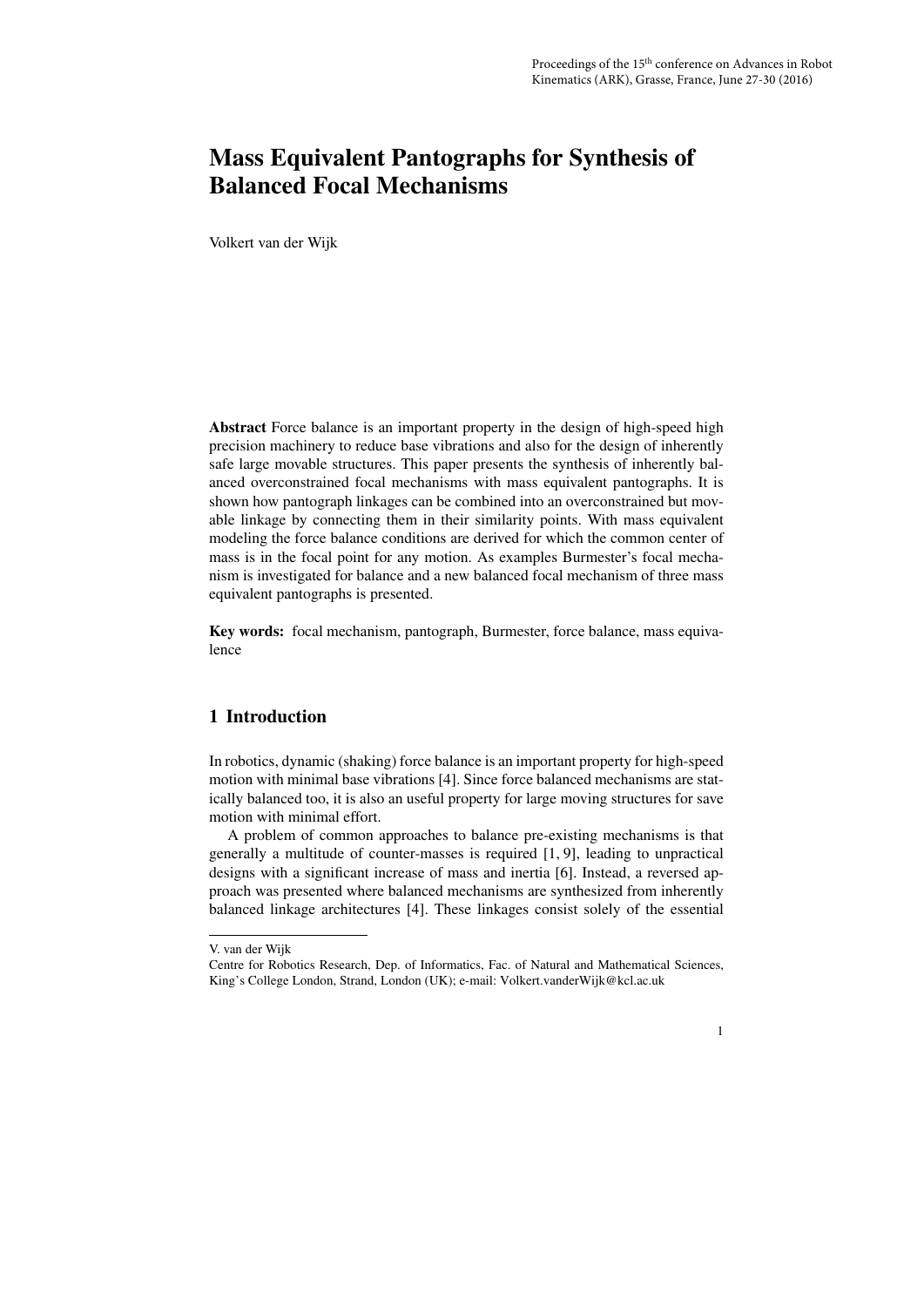kinematic and mass properties for balance. With this method a variety of new advantageous inherently balanced mechanism solutions were found among which the first high-speed dynamically balanced parallel manipulator that was successfully built and tested [8].

With inherent balancing it is also possible to synthesize balanced mechanism solutions from *overconstrained* inherently balanced linkage architectures [7]. These architectures have more links than kinematically needed. This gives the designer the freedom to select links to keep or eliminate to obtain a normally constrained balanced mechanism solution. Also more solutions can potentially be found.

The goal of this paper is to investigate focal mechanisms, which are overconstrained and movable, for inherent balance. The focal mechanism of Burmester [2] - the cognate of Kempe's focal mechanism - can be regarded a combination of two pantographs [3]. It is shown how these two pantograph linkages can be combined by connecting them in their similarity points. For force balance the two pantographs need to be mass equivalent with a model of which the common center of mass (CoM) is in the focal point. The conditions for this are derived. In addition also a new inherently balanced focal mechanism of three combined pantographs is presented at the end.



Fig. 1 Burmester's focal mechanism of two pantograph linkages connected in their similarity points *A*0, *A*2, and *S*. *S* is the focal point and is the common CoM of all elements for force balance.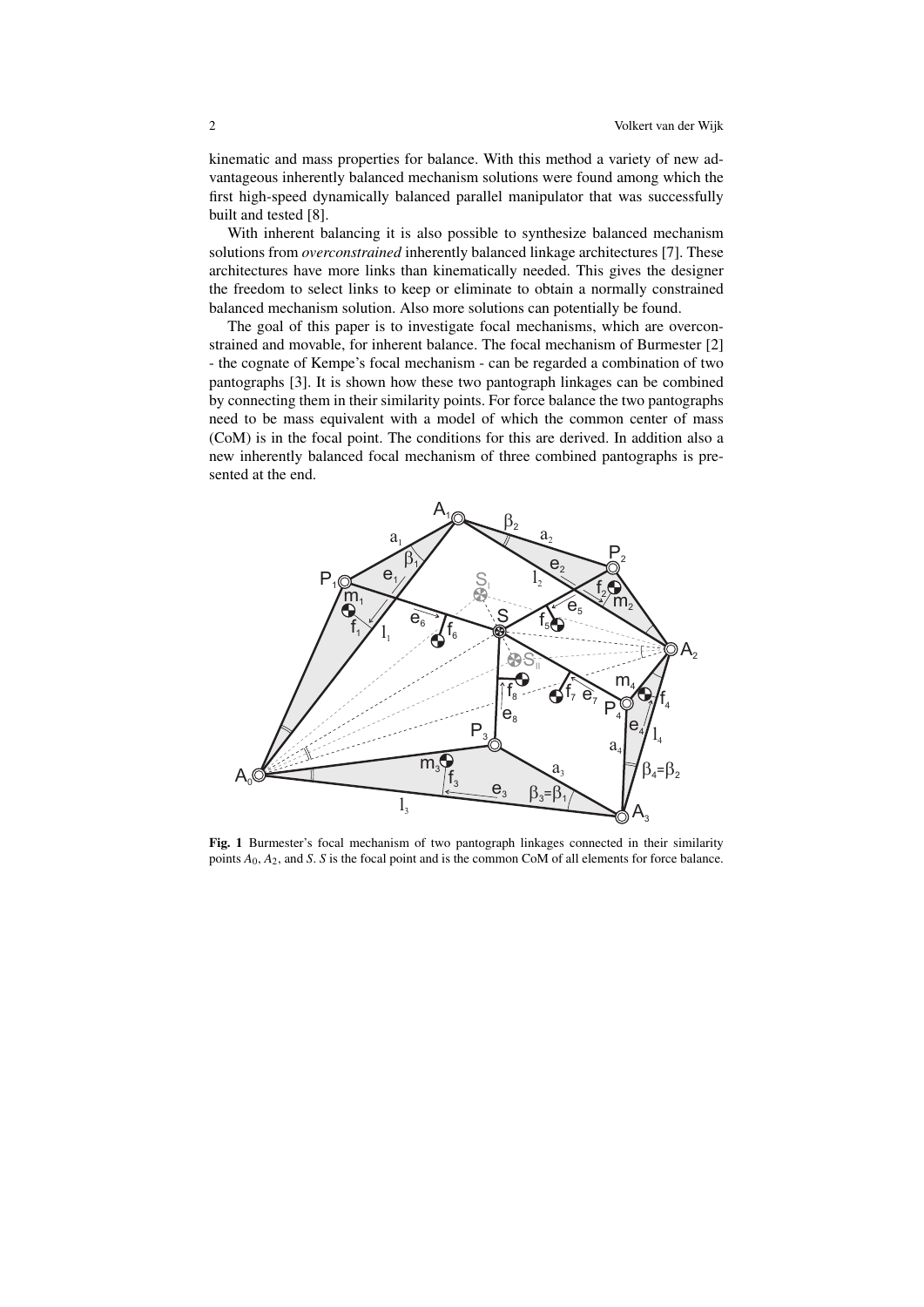#### 2 CoM in focal point of Burmester's focal mechanism

Figure 1 shows Burmester's focal mechanism which consists of the two pantograph linkages  $P_1A_1P_2S$  - with link lengths  $l_1$ ,  $l_2$ ,  $a_1$ , and  $a_2$  - and  $P_3A_3P_4S$  - with link lengths  $l_3$ ,  $l_4$ ,  $a_3$ , and  $a_4$  - that are connected with revolute pairs in the similarity points  $A_0$ ,  $A_2$ , and *S*. This linkage is two times overconstrained yet movable since both pantographs are similar, i.e. elements  $A_0A_1P_1 \sim A_1A_2P_2 \sim A_0A_3P_3 \sim A_3A_2P_4$ with angles  $\beta_1$  and  $\beta_2$ . These four triangular elements are also similar to triangle  $A_0A_2S$  for any motion of the mechanism. Both pairs of opposite internal four-bars are reflected similar to one another, with one pair being parallelograms.

When, for example, for the upper pantograph  $a_1$ ,  $a_2$ ,  $l_1$ , and  $\beta_1$  are given,  $l_2$  and  $\beta_2$  can be calculated as

$$
\lambda_1^S = 1 - \frac{a_1}{l_1} \cos \beta_1, \quad \lambda_2^S = \frac{a_1}{l_1} \sin \beta_1
$$
  

$$
\beta_2 = \tan^{-1} \frac{\lambda_2^S}{\lambda_1^S}, \quad l_2 = \frac{a_2}{\lambda_1^S} \cos \beta_2 = \frac{a_2}{\lambda_2^S} \sin \beta_2
$$
 (1)

with  $\lambda_1^S$  and  $\lambda_2^S$  the constant similarity parameters of the four triangular elements and triangle  $A_0A_2S$ . When, subsequently, for the lower pantograph  $l_3$  and  $l_4$  are given,  $a_3$  and  $a_4$  can be calculated as

$$
a_3 = (1 - \lambda_1^S) \frac{l_3}{\cos \beta_1} = \lambda_2^S \frac{l_3}{\sin \beta_1}, \quad a_4 = l_4 \frac{\lambda_1^S}{\cos \beta_2} = l_4 \frac{\lambda_2^S}{\sin \beta_2}
$$
(2)

These parameters can also be obtained from the similarity conditions of the four triangular elements which write

$$
\frac{a_1}{l_1} = \frac{a_3}{l_3}, \quad \frac{a_2}{l_2} = \frac{a_4}{l_4} \tag{3}
$$

In Fig. 1 each of the eight links *i* has a mass *m<sup>i</sup>* of which the CoM is defined with parameters  $e_i$  and  $f_i$  as illustrated. The aim is to design the mechanism such that the common CoM of all elements is in focal point *S* for any motion. Then the mechanism is inherently force balanced with respect to the focal point.

The force balance conditions describe how the CoMs of each element are related for balance. These conditions can be found by mass equivalent modeling with real and virtual equivalent masses [4, 5]. With mass  $m_I = m_1 + m_2 + m_5 + m_6$  of upper pantograph  $P_1A_1P_2S$  and mass  $m_{II} = m_3 + m_4 + m_7 + m_8$  of lower pantograph  $P_3A_3P_4S$  the total mass of the focal mechanism can be written as  $m_{tot} = m_I + m_{II}$ . The common CoM of the upper pantograph is denoted *S<sup>I</sup>* and the common CoM of the lower pantograph is denoted  $S_I$ . With similarity points  $A_0$  and  $A_2$  these two points form two triangles as well which also have to remain similar for any motion. For force balance then each pantograph is mass equivalent to a 2-DoF mass equivalent model with the conditions [5]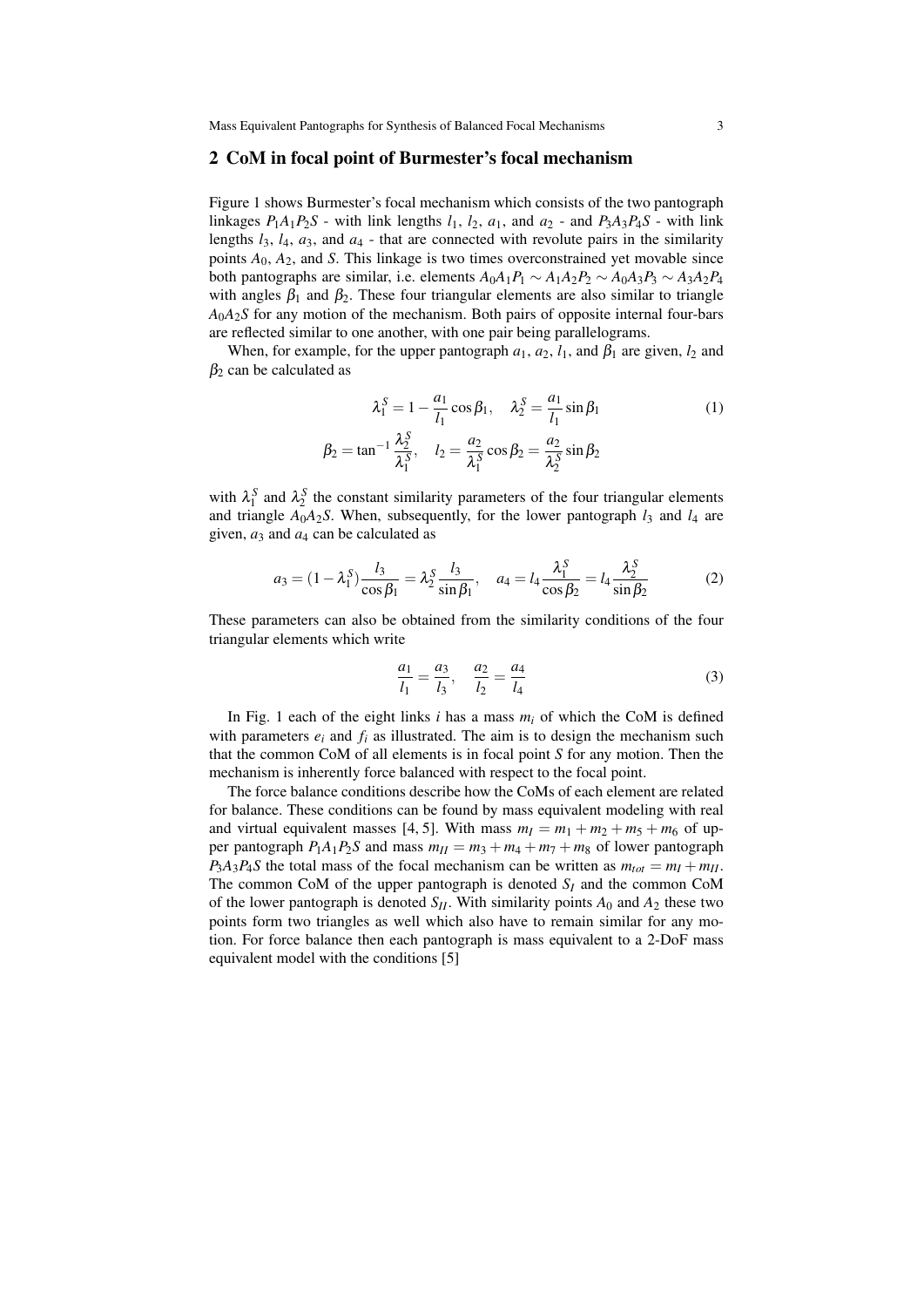4 Volkert van der Wijk

$$
m_I^a = m_I (1 - \lambda_1^I), \quad m_I^b = m_I \lambda_1^I, \quad m_I^c = m_I \lambda_2^I
$$
  
\n
$$
m_{II}^a = m_{II} (1 - \lambda_1^{II}), \quad m_{II}^b = m_{II} \lambda_1^{II}, \quad m_{II}^c = m_{II} \lambda_2^{II}
$$
\n(4)

with  $\lambda_1^I$  and  $\lambda_2^I$  the similarity parameters of triangle  $A_0A_2S_I$ ,  $\lambda_1^{II}$  and  $\lambda_2^{II}$  the similarity parameters of triangle  $A_0A_2S_H$ , and real equivalent masses  $m_j^a$  and  $m_j^b$  and virtual equivalent mass  $m_j^c$  of each pantograph *j*. For the upper pantograph in Fig. 2a, Fig. 2b shows the 2-DoF mass equivalent model adapted from [5]. Essentially the virtual equivalent mass determines the link CoMs relative to the lines connecting the joints, i.e. the values of parameters *f<sup>i</sup>* , whereas the real equivalent masses determine the link CoMs along the lines connecting the joints, i.e. the values of parameters  $e_i$ .

To have the common CoM in the focal point, the sum of the mass equivalent models of the two pantographs should equal the mass equivalent model of the complete mechanism. This can be written as  $m_I \lambda_1^I + m_{II} \lambda_1^{II} = m_{tot} \lambda_1^S$  and  $m_I \lambda_2^I + m_{II} \lambda_2^{II} = m_{tot} \lambda_2^S$ . The resulting model is similar to Fig. 2b but with each equivalent mass replaced with the sum of the equivalent masses of the two pantograph models as  $m^a = m_I^a + m_{II}^a$ ,  $m^b = m_I^b + m_{II}^b$ , and  $m^c = m_I^c + m_{II}^c$ . The conditions for the mass equivalent model of the complete mechanism then are written as

$$
m^{a} = m_{tot} (1 - \lambda_1^{S}), \quad m^{b} = m_{tot} \lambda_1^{S}, \quad m^{c} = m_{tot} \lambda_2^{S}
$$
 (5)

The force balance conditions for each pantograph can be derived from the linear momentum equations of each DoF individually where the linear momentum of the mass equivalent model must equal the linear momentum of the real pantograph, similar as for the dyads in [5]. Figure 3a shows the mass motions of DoF 1 of the upper pantograph where link  $A_1A_2$  is fixed and link  $A_0A_1$  rotates about  $A_1$  with angle  $\theta_{I1}$ . The mass motion of the pantograph for this DoF is shown on the right with a compact Equivalent Linear Momentum System (ELMS) where all masses



Fig. 2 For force balance (a) each pantograph must be mass equivalent to the (b) 2-DoF mass equivalent model, here shown for the upper pantograph with CoM in *S<sup>I</sup>* .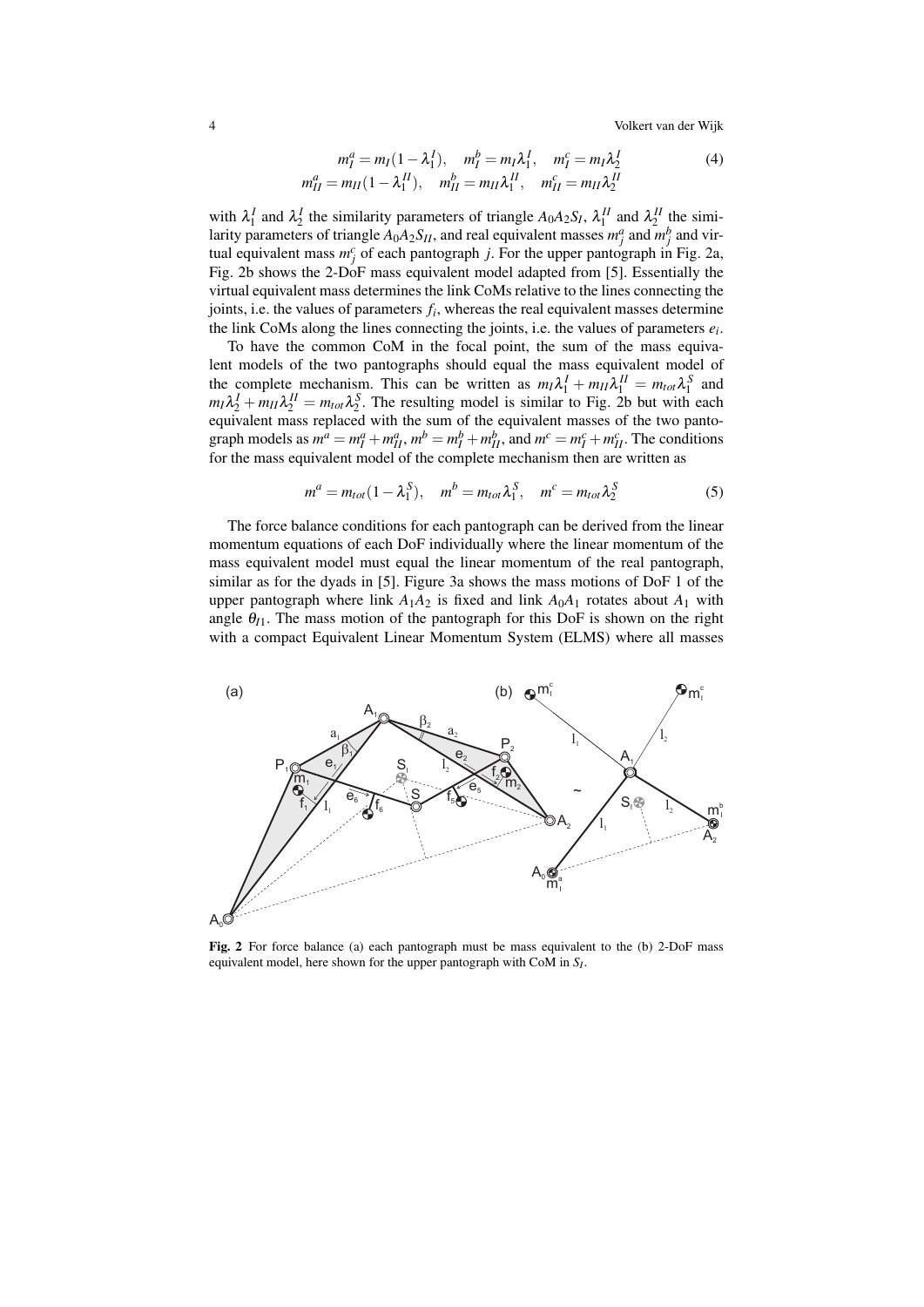are projected on element  $A_0A_1$ . Figure 3b shows the mass motions of DoF 2 where link  $A_1A_0$  is fixed and link  $A_1A_2$  rotates about  $A_1$  with angle  $\theta_{I2}$ . Also here the mass motion of the pantograph for this DoF is shown on the right with a compact ELMS where all masses are projected on element  $A_1A_2$ . The linear momentum  $L_1$  and  $L_2$ of these individual motions can be written with respect to their relative reference frames  $x_{I1}y_{I1}$  and  $x_{I2}y_{I2}$ , which are aligned with lines  $A_0A_1$  and  $A_2A_1$ , respectively, as

$$
\frac{\overline{L}_1}{\dot{\theta}_{I1}} = \begin{bmatrix} m_1^a l_1 \\ -m_1^c l_1 \end{bmatrix} = \begin{bmatrix} m_1 e_1 + m_5 (e_5 \cos \beta_1 + f_5 \sin \beta_1) + m_6 a_1 \cos \beta_1 \\ -m_1 f_1 - m_5 (e_5 \sin \beta_1 - f_5 \cos \beta_1) - m_6 a_1 \sin \beta_1 \end{bmatrix}
$$
(6)  
\n
$$
\frac{\overline{L}_2}{\dot{\theta}_{I2}} = \begin{bmatrix} m_1^b l_2 \\ m_1^c l_2 \end{bmatrix} = \begin{bmatrix} m_2 e_2 + m_5 a_2 \cos \beta_2 + m_6 (e_6 \cos \beta_2 + f_6 \sin \beta_2) \\ m_2 f_2 + m_5 a_2 \sin \beta_2 + m_6 (e_6 \sin \beta_2 - f_6 \cos \beta_2) \end{bmatrix}
$$

These equations result in the four force balance conditions

$$
m_1^a l_1 = m_1 e_1 + m_5 (e_5 \cos \beta_1 + f_5 \sin \beta_1) + m_6 a_1 \cos \beta_1
$$
 (7)

 $m_l^c l_1 = m_1 f_1 + m_5 (e_5 \sin \beta_1 - f_5 \cos \beta_1) + m_6 a_1 \sin \beta_1$  (8)

$$
m_l^b l_2 = m_2 e_2 + m_5 a_2 \cos \beta_2 + m_6 (e_6 \cos \beta_2 + f_6 \sin \beta_2)
$$
(9)

$$
m_1^c l_2 = m_2 f_2 + m_5 a_2 \sin \beta_2 + m_6 (e_6 \sin \beta_2 - f_6 \cos \beta_2)
$$
 (10)



Fig. 3 The force balance conditions are derived from the linear momentum equations of each DoF individually which are equal for the mass equivalent model (left) and the real pantograph (right, here shown as compact Equivalent Linear Momentum Systems).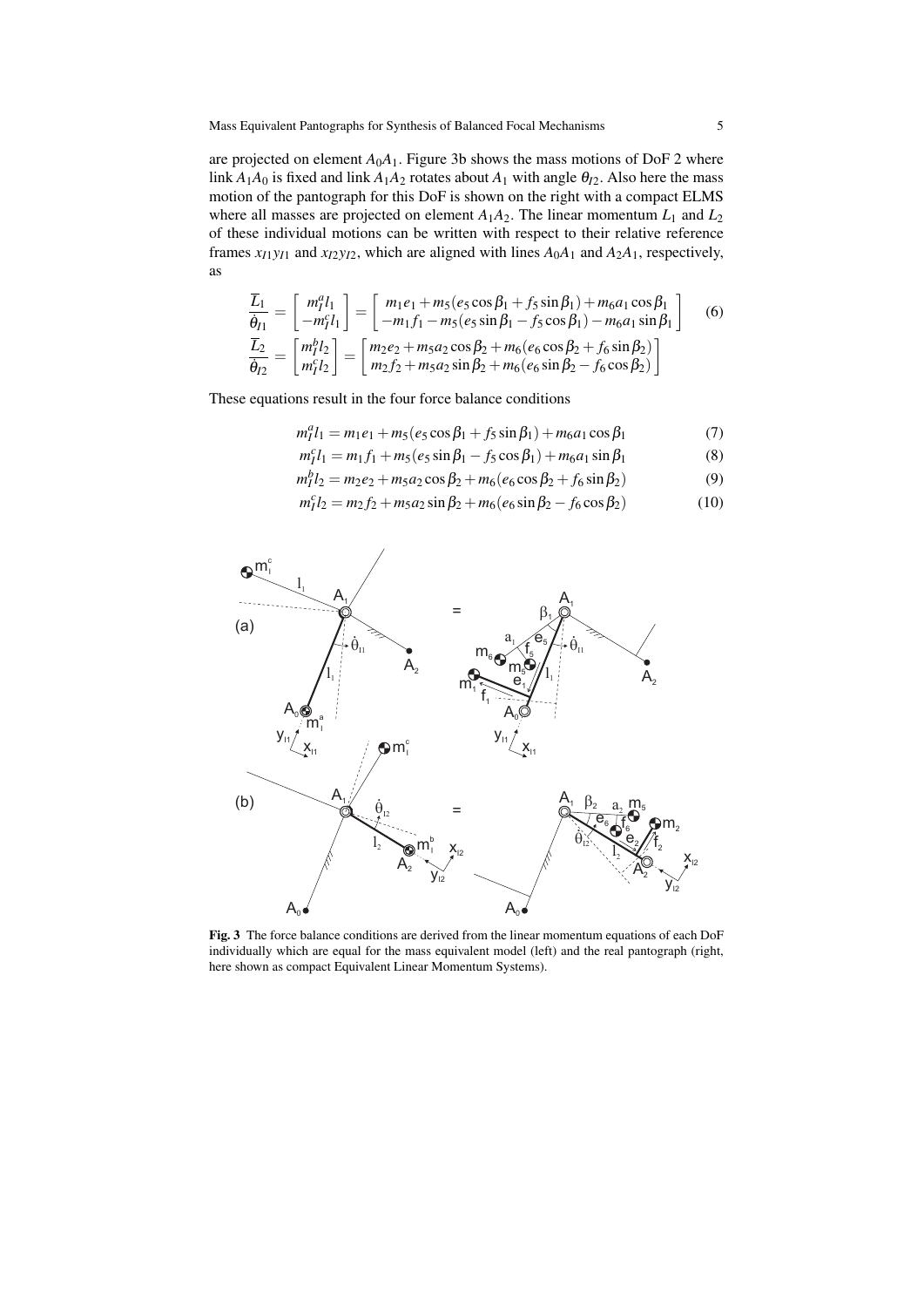For the other pantograph the force balance conditions can be derived similarly as

$$
m_{II}^a l_3 = m_3 e_3 + m_7 (e_7 \cos \beta_1 + f_7 \sin \beta_1) + m_8 a_3 \cos \beta_1 \tag{11}
$$

$$
m_{II}^c l_3 = m_3 f_3 + m_7 (e_7 \sin \beta_1 - f_7 \cos \beta_1) + m_8 a_3 \sin \beta_1
$$
 (12)

$$
m_{II}^b l_4 = m_4 e_4 + m_7 a_4 \cos \beta_2 + m_8 (e_8 \cos \beta_2 + f_8 \sin \beta_2)
$$
(13)

$$
m_{II}^c l_4 = m_4 f_4 + m_7 a_4 \sin \beta_2 + m_8 (e_8 \sin \beta_2 - f_8 \cos \beta_2)
$$
 (14)

These are the 8 general force balance conditions of the focal mechanism in Fig. 1 for which the common CoM is in the focal point *S*. For example, from the first four equations the equivalent masses  $m_I^a$ ,  $m_I^b$ , and  $m_I^c$  may be found to subsequently calculate with Eqs. (5) the equivalent masses  $m_{II}^a m_{II}^b$ , and  $m_{II}^c$  to be used in the latter four balance conditions. It is also possible to initially choose values for  $m_l^a m_l^b$ , and  $m_l^c$ . Then for instance from the first four equations *e*<sub>5</sub>, *f*<sub>5</sub>, *e*<sub>6</sub>, and *f*<sub>6</sub> can be derived as

$$
e_5 = \frac{\sin \beta_1 (m_1^c l_1 - m_1 f_1 - m_6 a_1 \sin \beta_1) + \cos \beta_1 (m_1^a l_1 - m_1 e_1 - m_6 a_1 \cos \beta_1)}{m_5}
$$
  
\n
$$
f_5 = \frac{\sin \beta_1 (m_1^a l_1 - m_1 e_1 - m_6 a_1 \cos \beta_1) - \cos \beta_1 (m_1^c l_1 - m_1 f_1 - m_6 a_1 \sin \beta_1)}{m_5}
$$
  
\n
$$
e_6 = \frac{\sin \beta_2 (m_1^c l_2 - m_2 f_2 - m_5 a_2 \sin \beta_2) + \cos \beta_2 (m_1^b l_2 - m_2 e_2 - m_5 a_2 \cos \beta_2)}{m_6}
$$
  
\n
$$
f_6 = \frac{\sin \beta_2 (m_1^b l_2 - m_2 e_2 - m_5 a_2 \cos \beta_2) - \cos \beta_2 (m_1^c l_2 - m_2 f_2 - m_5 a_2 \sin \beta_2)}{m_6}
$$

#### 3 Focal mechanism of three pantographs

In general it is possible to synthesize a variety of inherently force balanced focal linkages by combining multiple mass equivalent pantographs in the same way as in the previous section. Figure 4 shows a new focal mechanism that is composed of the three pantographs  $P_1A_1P_2S$ ,  $P_3A_3P_4S$ , and  $P_5A_5P_6S$  which are connected in similarity points  $A_0$ ,  $A_2$ ,  $A_4$ , and  $S$  where  $S$  is the focal point. The resulting linkage is four times overconstrained yet movable. Also here each pantograph has similar triangular elements and a similar triangle of the similarity points. However in this case the pantographs differ from one another, e.g. the triangular elements of pantograph *P*1*A*1*P*2*S* are not similar to the triangular elements of the other pantographs. In fact the focal mechanism is a combination of the three different triangles  $A_0A_2S$ ,  $A_2A_4S$ , and  $A_0A_4S$  that together form the triangle  $A_0A_2A_4$ . For each pantograph the dimensions of the elements can be calculated with Eqs. (1) with for each pantograph different  $\lambda^S$  parameters. For two pantographs the  $\lambda^S$  parameters can be chosen independently such that with the triangle  $A_0A_2A_4$  the third is determined.

The approach to derive the force balance conditions for which the common CoM is in focal point *S* is similar to Burmester's focal mechanism. Here the mechanism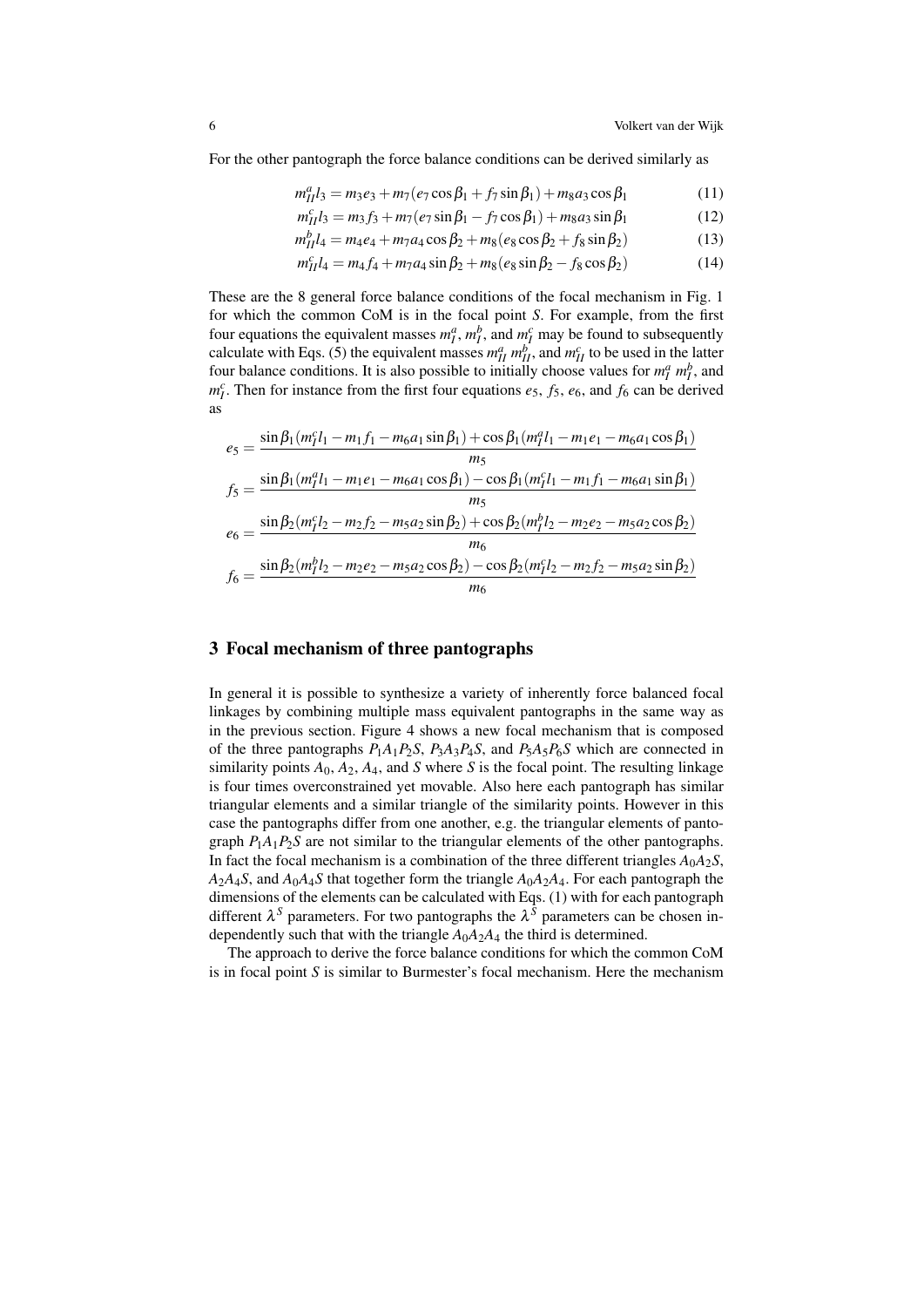can be considered a combination of three mass equivalent models with each a mass  $m_I, m_{II}$ , and  $m_{III}$  with CoMs in  $S_I, S_{II}$ , and  $S_{III}$ , respectively as illustrated in Fig. 5a. For each pantograph the force balance conditions can be found with Eqs. (6). The equivalent masses  $m_i^a$ ,  $m_i^b$ , and  $m_i^c$  of each mass equivalent model are defined ac $j$ ,  $m_j$ ,  $m_j$ , and  $m_j$  or each mass equivalent model are defined according to Eqs. (4). The mass equivalent model of the complete focal mechanism has real equivalent masses  $m_I^a + m_{III}^b$  in  $A_0$ ,  $m_I^b + m_{II}^a$  in  $A_2$ , and  $m_{II}^b + m_{III}^a$  in  $A_4$ and it has virtual equivalent masses  $m_l^c$  about  $S_l$ ,  $m_{II}^c$  about  $S_{II}$ , and  $m_{III}^c$  about  $S_{III}$ as illustrated. Figure 5b shows the unified mass equivalent model of the complete focal mechanism from which the conditions for which *S* is the CoM of this model can be derived as

$$
(m_{II}^{b} + m_{III}^{a})d_3 + (m_{I}^{b} + m_{II}^{a})d_1 \cos \psi_1 = m_{tot}h_1
$$
  
\n
$$
(m_{I}^{b} + m_{II}^{a})d_1 \sin \psi_1 = m_{tot}h_2
$$
  
\n
$$
m_{III}^{c}d_3 - m_{II}^{c}d_2 \cos \psi_3 - m_{I}^{c}d_1 \cos \psi_1 = 0
$$
  
\n
$$
m_{I}^{c}d_1 \sin \psi_1 - m_{II}^{c}d_2 \sin \psi_3 = 0
$$
\n(15)

with total mass  $m_{tot} = m_I + m_{II} + m_{III}$  and with the CoM in *S* defined with respect to  $A_0A_4$  by  $h_1$  and  $h_2$ .



Fig. 4 Focal mechanism of three pantograph linkages connected in their similarity points *A*0, *A*2, *A*4, and *S*. *S* is the focal point and is the common CoM of all elements for force balance.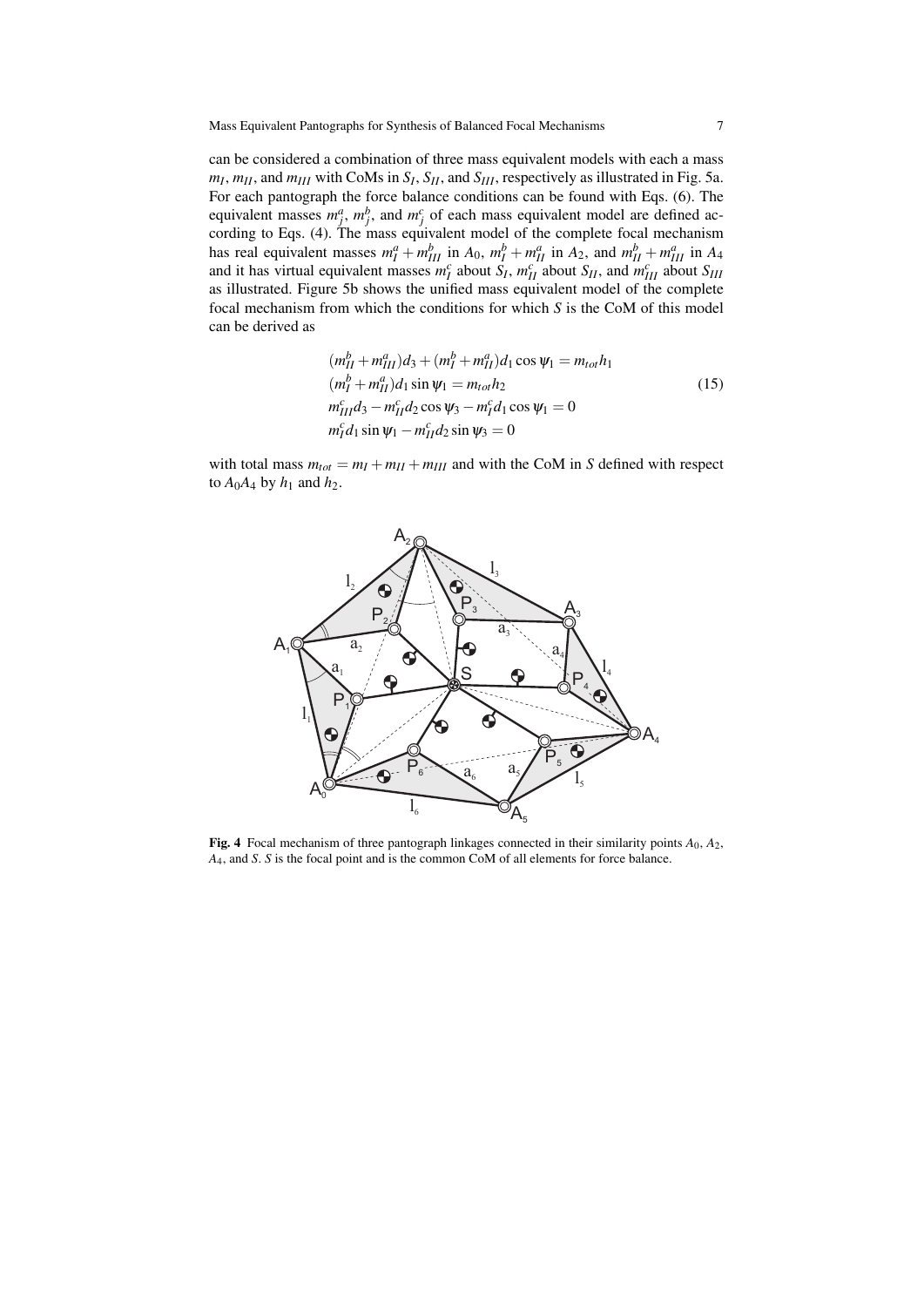### 4 Discussion and conclusion

The inherent force balance of Burmester's focal mechanism was investigated and the force balance conditions were derived. It was shown that for balancing the focal mechanism can be considered composed of two mass equivalent pantographs. Combination of the mass equivalent models of the pantographs then results in one mass equivalent model of which the center of mass is in the focal point.

It was also shown how with three mass equivalent pantographs a new focal mechanism could be designed. In general, by combining multiple mass equivalent pantographs a variety of inherently balanced focal mechanisms can be synthesized. Uni-



Fig. 5 a) Combination of the three mass equivalent models with their equivalent masses. The common CoM of the focal mechanism is the CoM of this combined mass equivalent model; b) The unified mass equivalent model of the focal mechanism of which *S* is the CoM.